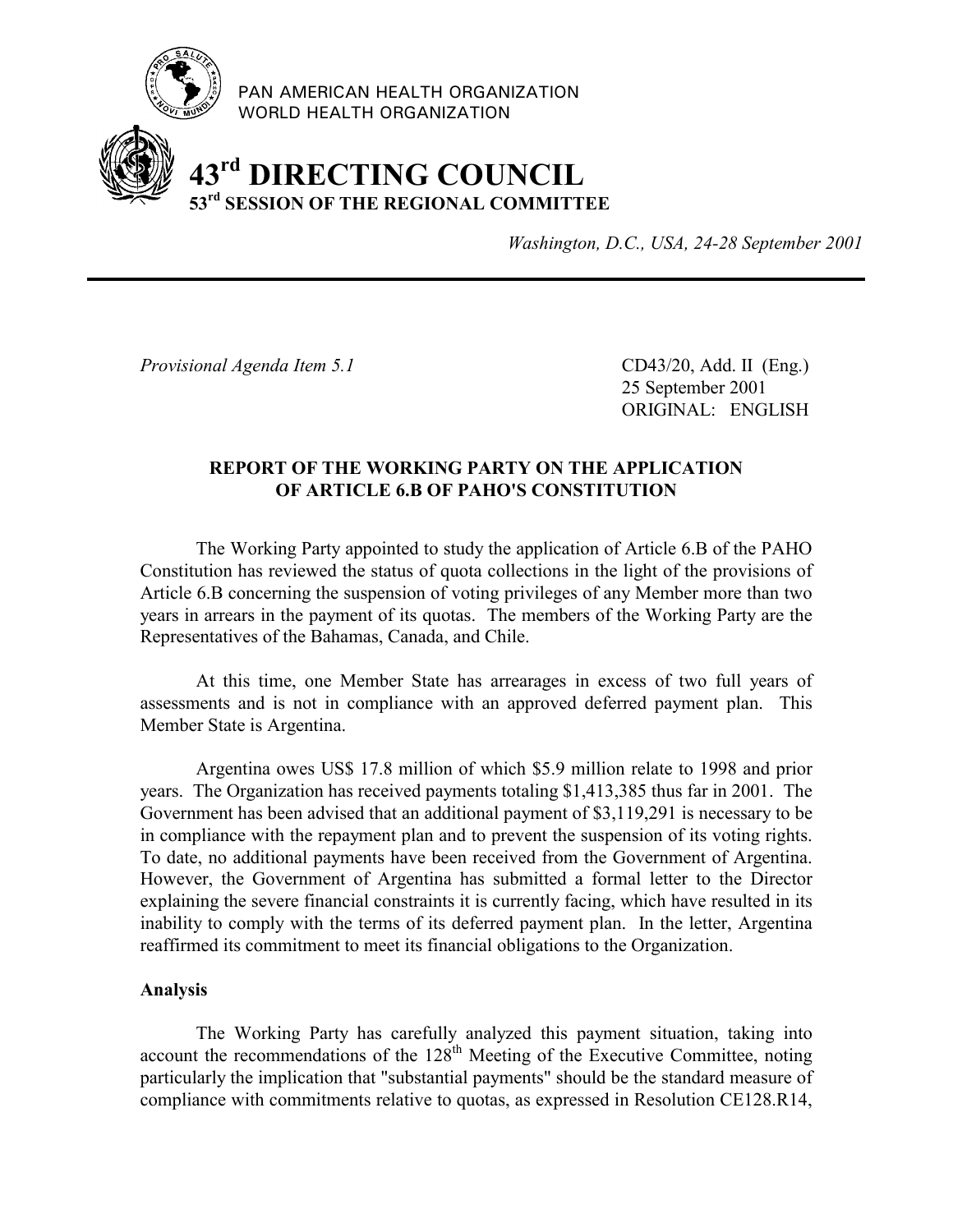CD43/20, Add. II (Eng.) Page 2

and giving due regard to the economic situations currently being faced by the Member States, as well as the official reports and Resolutions of past Meetings of this Council. The members of this Working Party recognize the important relationship that the timing of quota receipts bears to the successful implementation of Programs approved by this Directing Council. Clearly, when budgetary resources are not forthcoming at the time they are expected, the critical timing of implementation of approved Programs is endangered. Furthermore, the timely receipt of quota contributions can generate investment income, thereby reducing, proportionately, the need for quota assessment increases.

#### **Recommendations**

With the preceding in mind, the members of this Working Party note that, although Argentina has reaffirmed its commitment to meet its financial obligations to the Organization, it is not in compliance with the deferred payment plan as submitted at the 42<sup>nd</sup> Directing Council. The Argentine Minister directly addressed the Working Party to explain the financial situation facing Argentina. The Working Party was reassured of Argentina's intent to recommence the payments in accordance with its deferred payment plan at the earliest opportunity. The Working Party appreciated the difficulties facing the Government and the people of Argentina. Therefore, the Working Party recommends that the Directing Council maintain the voting privileges of Argentina. However, the Working Party would like to add that no further extensions be granted after 2001. If Argentina is not in compliance with its deferred payment plan prior to the opening of the Pan American Sanitary Conference in 2002, its voting privileges will be suspended.

#### **Concluding Remarks**

The Working Party would like to take this opportunity to compliment those Member States who have made special efforts to meet their quota commitments as early as possible during the calendar year. It also recognizes the efforts made by the countries which are experiencing difficult economic conditions.

The Working Party proposes the following resolution for consideration by the Directing Council.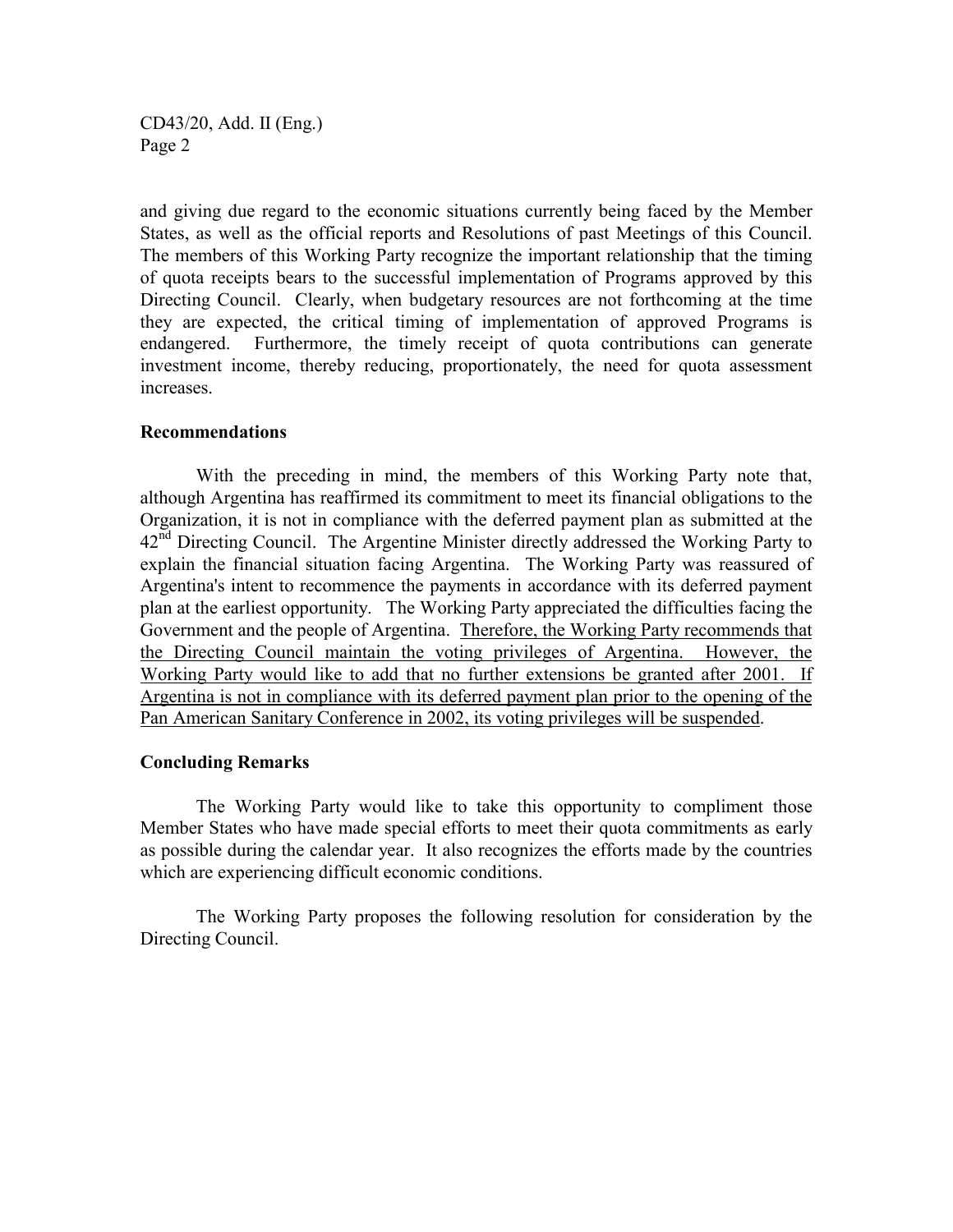### *Proposed Resolution*

# *THE 43rd DIRECTING COUNCIL,*

Having considered the report of the Director on the collection of quota contributions (Document CD43/20 and Add. I), and the concern expressed by the  $128<sup>th</sup>$ Session of the Executive Committee with respect to the status of the collection of quota contributions; and

Noting that Argentina is not in compliance with its deferred payment plan as submitted at the 42<sup>nd</sup> Directing Council,

## *RESOLVES:*

1. To take note of the report of the Director on the collection of quota contributions (Document CD43/20 and Add. I).

2. To express appreciation to those Member States that have already made payments in 2001, and to urge all Member States in arrears to meet their financial obligations to the Organization in an expeditious manner.

3. To congratulate those countries that have fully met their quota obligations through 2001.

4. To compliment the countries which have made significant payment efforts to reduce quota arrearages for prior years.

5. To express grave concern regarding Argentina's accumulation of arrears and failure to comply with its deferred payment plan, and to encourage Argentina to make settlement of its arrears a priority of the Government.

6. To request the President of the Directing Council to notify the Delegation of Argentina that its voting rights will be maintained at this 43rd Session of the Directing Council; however, no further extensions will be granted.